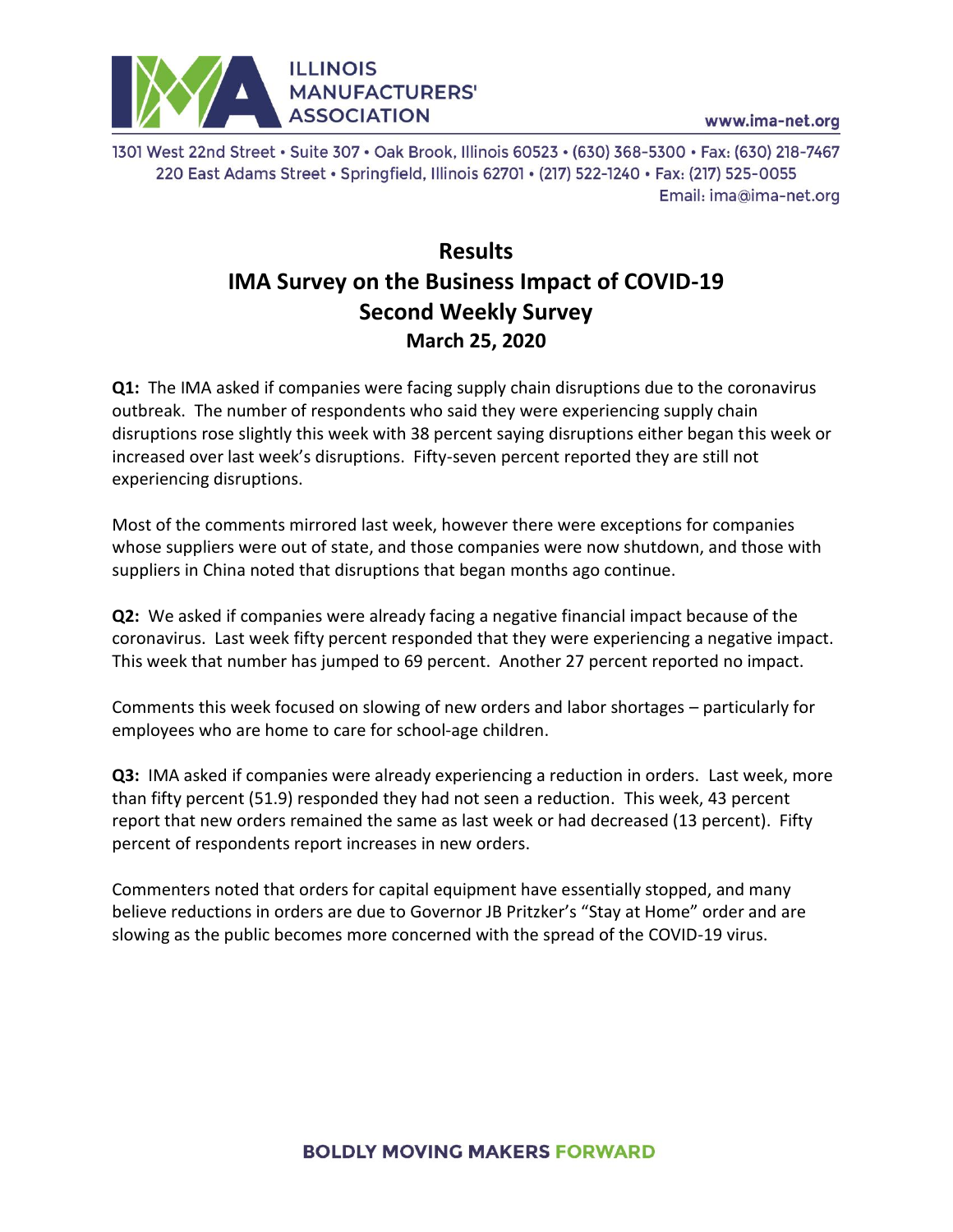**Q4:** As an adjunct question to Q3, we asked companies to quantify their level of reduction. Last week, two-thirds of respondents told us they were experiencing reductions of 25 percent or less. This week, the numbers are changing; 32 percent say < 10 percent, 30.2 say 11 to 25 percent down, and nearly 15 percent say reductions of 26 to 50 percent. We did see a jump in the number of companies seeing reductions in excess of 50 percent over last week (11.5 percent)

Commenters on this question reflected the statistical breakdown. Most comments indicate the expectation that reductions, except in COVID-19 response products, will likely continue to fall for the foreseeable future.

**Q5:** We asked whether companies were changing operations. This week, nearly 75 percent of companies responded they are changing operations. Last week, the number of companies changing operations was in the mid-60 percent range.

Comments this week continued to reflect the ability of companies to be flexible with how they are responding to the situation. Most comments reflect options widely in use including using working from home, increased plant sanitation activities, notifying employees and keeping them informed of current conditions facing the company, and emphasizing basic hygiene and preventative actions.

**Q6:** IMA asked if companies have an Emergency Response Plan. This week, 84 percent reported having a plan in place. This is up 14 percentage points over last week

Comments on this question mainly came from the 15 percent of companies that do not currently have an Emergency Response Plan. Most still say they are working on plans, while one commenter said that for their company, it was something they worked on day-by-day.

**Q7:** We asked if manufacturers were allowing clerical or front-line workers to work remotely. Almost 50 percent said yes last week. This week that number jumped to 75 percent.

Comments were about the same as last week and noted that front-line production employees would be unable to perform their duties, but all commenters noted a willingness to engage in remote work as conditions warrant. Two companies reported that remote working wasn't possible for their particular situation.

**Q8:** IMA asked if companies were experiencing logistics disruptions. Last week, more than two-thirds reported no problems affecting operations. This week, the number of companies reporting no logistics issues dropped five percent to just under 63 percent while those experiencing issues rose from 25 to 34 percent.

There were no real differences in the comments this week, although one commenter reported an increase in (truck) driver no-shows.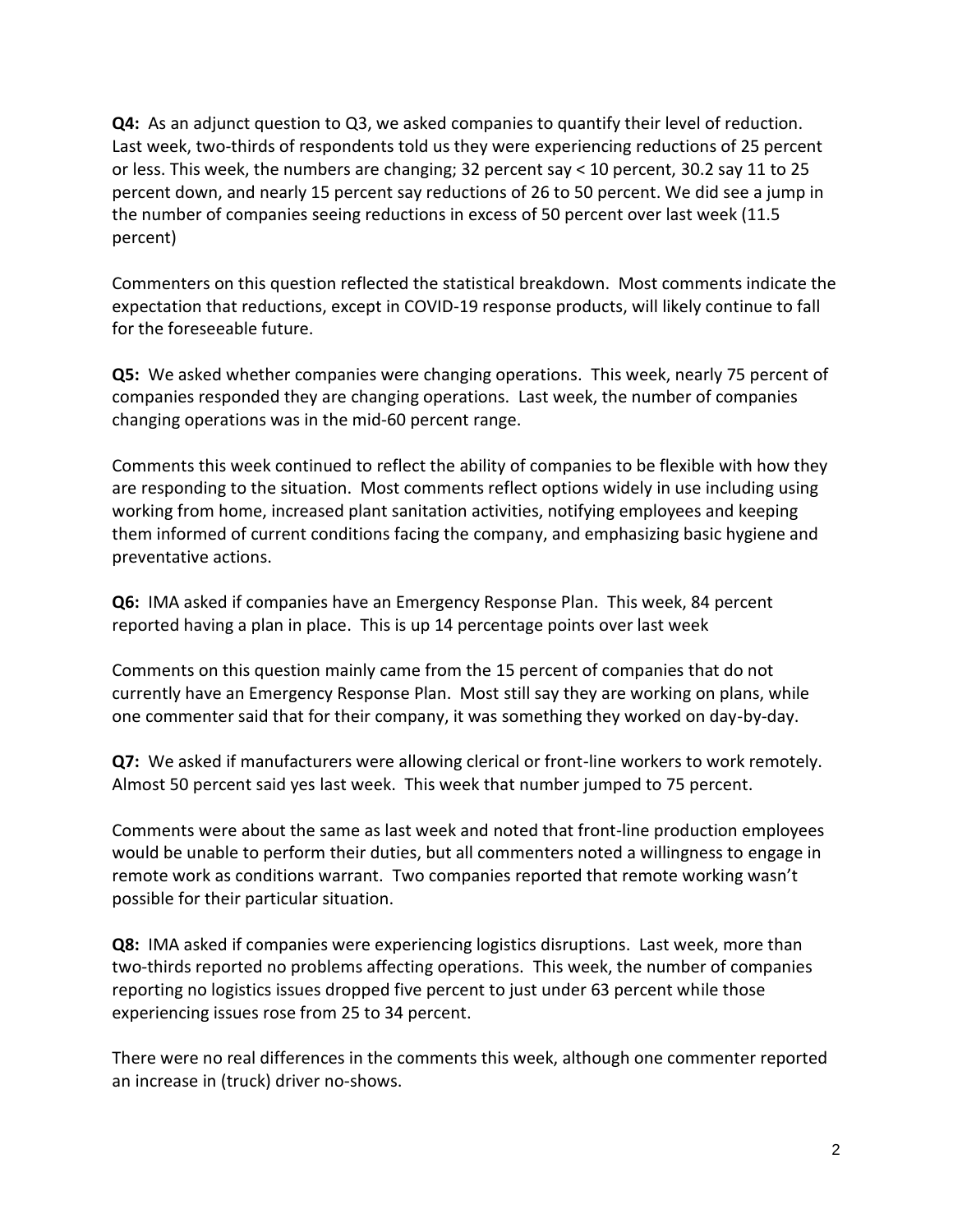**Q9:** We asked whether companies had imposed restrictions on business travel. This measure saw some interesting changes. Last week, 37 percent reported a complete travel ban. This week that number shot up to 67 percent. Last week, essential travel was at 53 percent, while this week 30 percent.

There were no added comments this week.

**Q10:** We asked about reductions in workforce. Last week, 85 percent reported no reductions due to coronavirus. This week that number stands at 54 percent. The number of responses indicating reductions in workforce or hours jumped from 10 percent to 42 percent.

Comments this week were relatively unchanged from last week, but a number of respondents noted that more employees are either choosing to remain off work or are compelled to miss work due to caring for school-aged children. There seems to be a general "plan on it" feeling among many.

**Q11:** IMA asked what actions employers were contemplating with respect to their workforce. There was very little overall change in the responses, although the number of respondents that replied "Other" decreased from 48 percent last week to just 21 percent this week.

Most commenters seem to be implementing temporary layoffs or reduced hours, especially scheduled overtime. Several comments cited problems in supply chain as another cause of forcing RIFs or reduced scheduling, although one company reported they were adding overtime hours.

**Q12:** We asked how companies are handling compensation and benefits for workers if the situation resulted in reduced hours, layoffs or shutdowns. This week, 27 percent said they will continue to pay employees their full salary  $-$  up 1 percent over last week; 16 percent say they will pay a reduced rate of pay, more than double over last week; and, the number of companies providing expanded sick or PTO remained virtually unchanged since last week at 20 percent.

Most companies say they expect their current pay and benefit policies will be sufficient to cover contingencies. Several other commenters said they were instructing workers to file for Unemployment Insurance Benefits. One commenter noted their company was "paying 2 full weeks of mandatory closure by pulling forward paid holidays and vacation pay." Still, there are a number of companies that are reporting they will "wait and see" while a few others report they are in process of updating their HR policies. One respondent simply stated, "salaried paid, hourly laid off."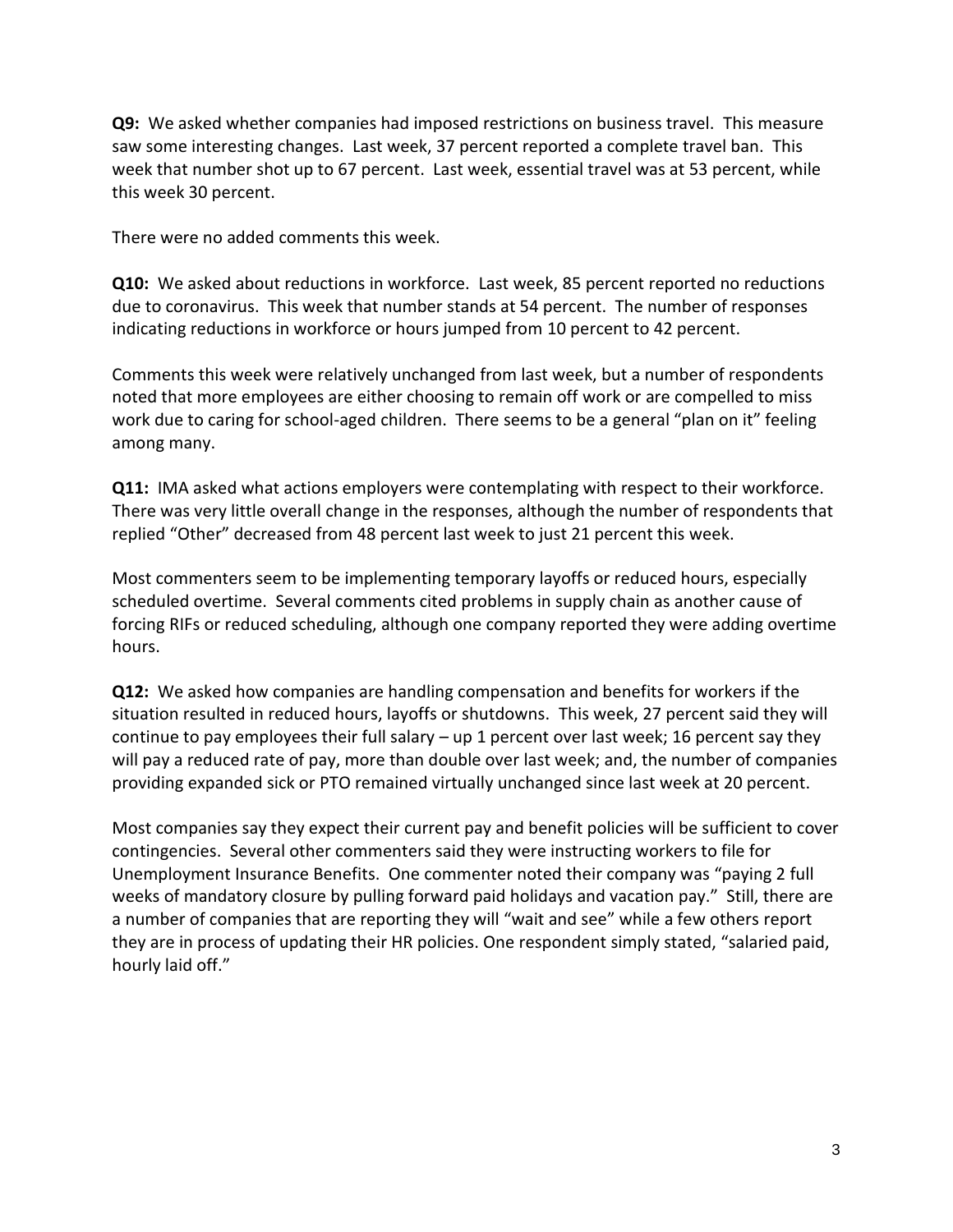**Q13:** IMA asked how long companies would be able to withstand loss of revenues due to a temporary cessation of operations. Responses this week were nearly identical in every response category from last week. This week, 47 percent say they can withstand losses for less than 60 days, 30 percent 60-90 days, 8.7 percent 120-180 days and three percent more than 180 days.

Comments on this question were unchanged from last week.

**Q14:** Next, we asked about operations changes being contemplated or already implemented. Responses were fairly spread between reducing hours, changing schedules, and using skeletal crews to maintain production. However, this week, the number of companies reporting schedule changes jumped from 27 percent to 40 percent.

Many comments reported the company had been subject to imposing reductions or had temporarily shut down, but a good number reported no changes over last week and most differentiated reductions by whether affected workers were in production or some other function.

**Q15:** IMA asked if companies productivity had been affected by the coronavirus. This week, the number reporting productivity levels exceeding 100 percent dropped from 21 percent to 13 percent. Just over 39 percent report 80-100 percent levels. The number of those producing at 60 to 79 percent jumped from 12 percent to 21.5 percent this week, and 12 percent now say they are under 60 percent.

One commenter reflected most of the comments, "Demand was greater than capacity and is still strong, be we are eliminating OT to keep costs in check as much as possible."

**Q16:** We then asked companies to tell us what types of sanitation practices were being used. Results indicated increases in the number of companies mandating sanitation times for all employees (37 percent), and complete sanitization of the facility (35 percent). While the number of companies reporting increases in sanitation stations dropped from last week (66 percent), the drop is assumed to be due to the overwhelming number of companies who had already taken that step.

Commenters added anecdotal information that included more frequent cleaning of surfaces, door handles, and common areas. There is also an increase in the number of companies using techniques such as "Do the Five" and reminding employees of good hygiene practices.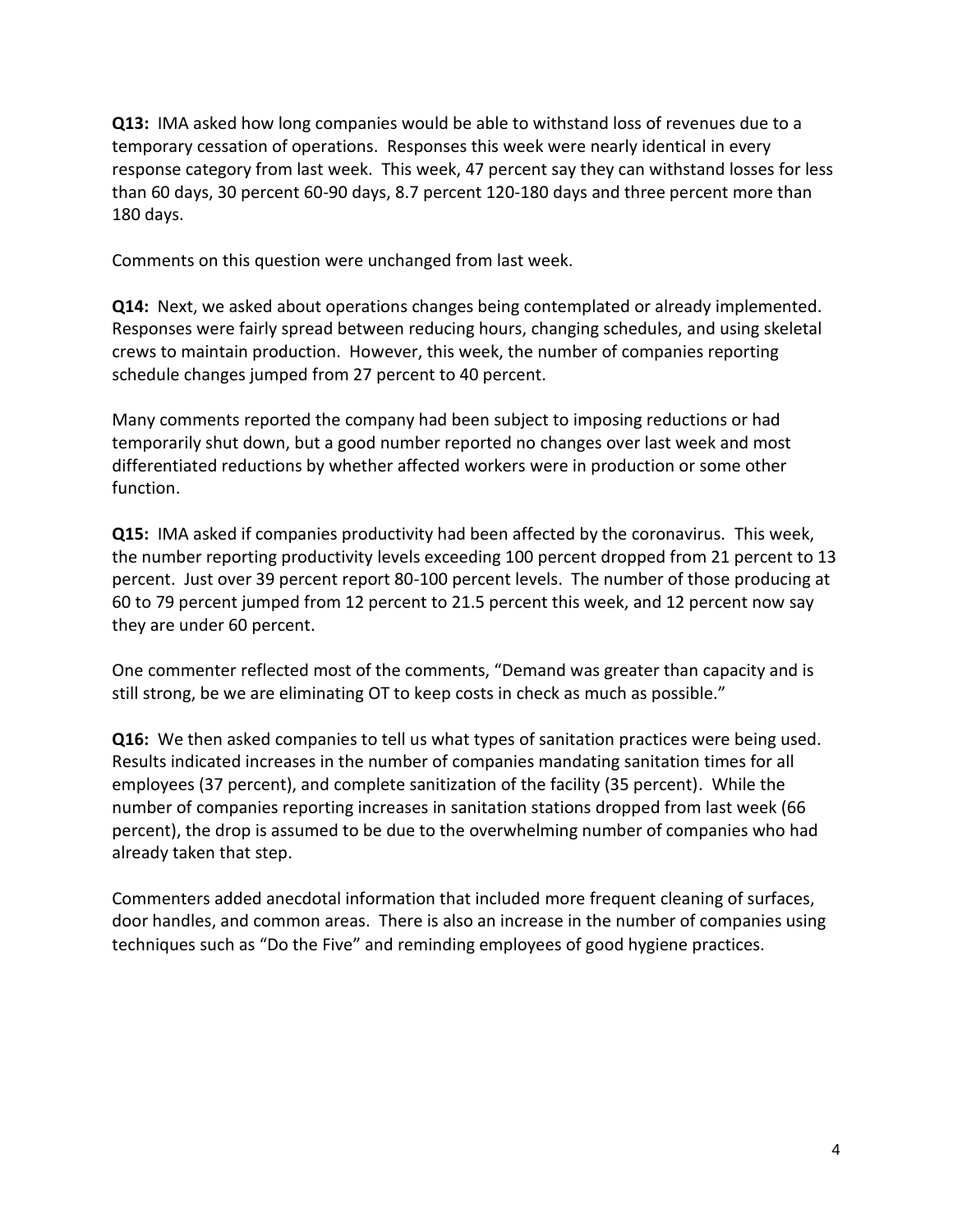**Q17:** Our next question focused on business interruption insurance.

Last week, the overwhelming majority (92 percent) reported the company did have a business interruption policy in effect. That number is identical this week. Comments received were universal in noting that their policy does not cover pandemics.

**Q18:** We then asked if the company's insurance policy considered the coronavirus a force majeure and there for not covered by its carrier. This week, the number of respondents reporting their insurance company viewed the Coronavirus as a force majeure jumped from 26 percent to nearly 49 percent.

Of the 23 comments received, every single comment could be categorized as "don't know…need to ask…not clear at the moment…waiting for a response from my agent…etc." There appears to be great uncertainty in this area and manufacturers are awaiting answers.

**Q19:** IMA asked manufacturers to identify steps the state or federal government could or should take to help with economic recovery. Last week the question resulted in more than 60 suggestions – this week, 78 and is again the most of any question asked in the survey. The comments represented a wide array of opinions, but we have characterized them as best we can:

- Comments from 25 individuals discussed the need for expanded unemployment insurance, tax credits for employers paying mandatory family leave and/or sick time, or a reimbursement scheme for smaller employers paying these added costs. Among these comments was one that suggested the employer UI tax contributions rates not be increased for benefits paid during this time.
- Fifteen comments discussed the need for low-interest or "forgivable" federal loans for employers
- Six commenters stressed the need to expand testing and get medical equipment to where it's needed.
- Five indicated the need to keep supply lines open to avoid shutdowns.
- Another five support lifting the Stay at Home order noting that adults know how to avoid getting sick.
- Five more took the opportunity to hope that elected officials would put aside party differences to get to a solution to help companies and their employees.
- Three respondents noted a need for clearer communications from government and try to avoid mixed messages from different levels of government. Two additional commenters hope for further clarifying messages to keep manufacturing in operation.
- There were seven other single subject thoughts.